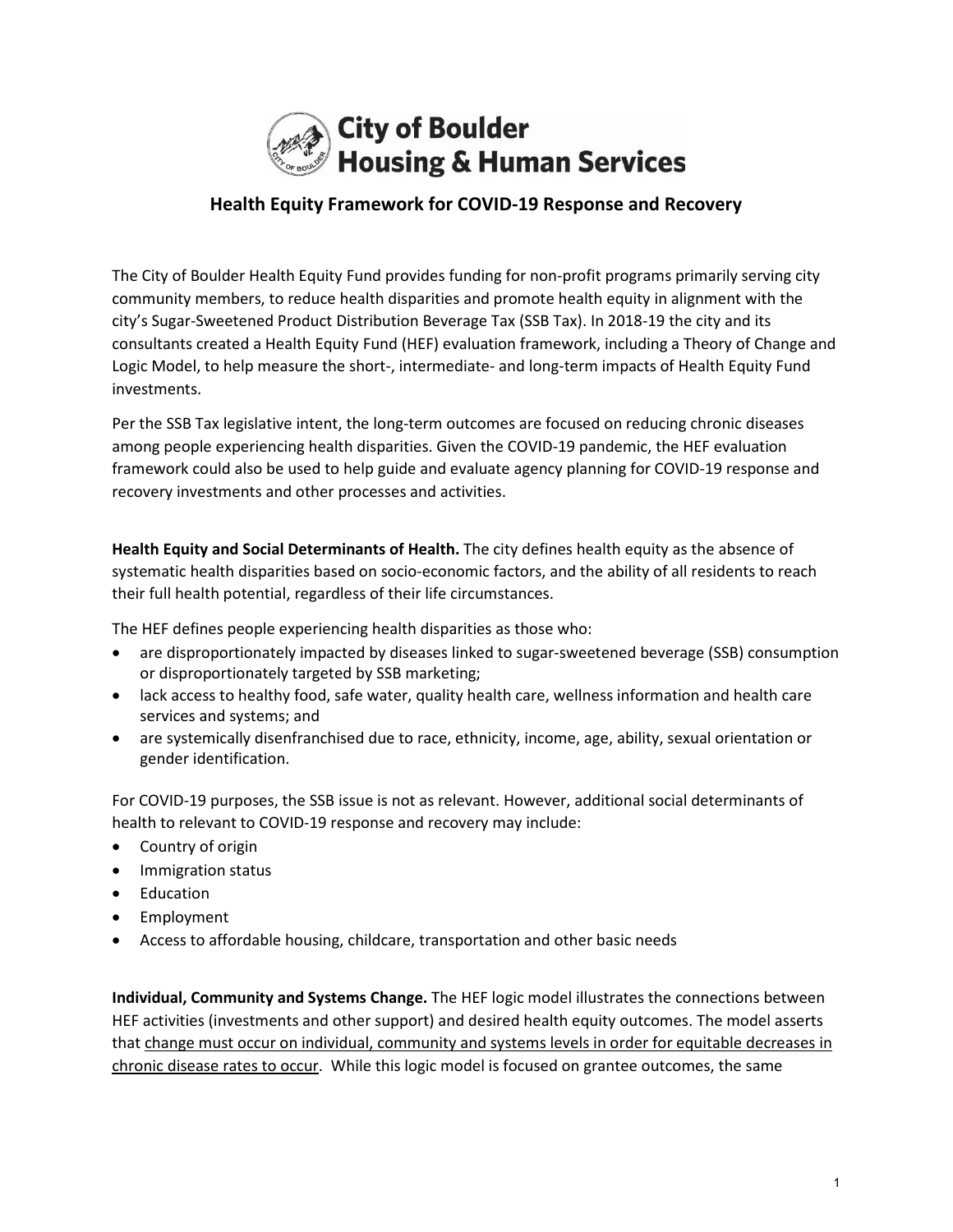agency-level activities, outputs and outcomes can apply to all government and non-governmental agencies and institutions.

In our COVID-19 response and recovery investments and planning, we must ensure that all people have the health care, food, housing payments and other assistance they need. Also important are that agency processes, budgets, services and activities are all increasingly inclusive and welcoming; and that we increasingly implement robust equity policies and practices that lead to better health and greater resilience for all community members.

**Indicators of Change.** The HEF output indicators are in final draft form. While some of the indicators focus on individual self-efficacy measures -- such as increased level of knowledge, follow-up on service referrals, sense of opportunity and interest in program participation and leadership; sense of inclusion and trust in programs and services – they also relate to community and systems change. For example, we can measure our health equity advancement by the degree to which the city and our grantee and partner agencies:

- Understand and apply a health equity lens to agency staffing, policies and processes;
- Collect meaningful participant (client, community) demographic data to understand community needs and agency impacts;
- Ensure services are provided with reduced or avoided cost or accessibility barriers (e.g. language, cultural, physical ability) and by people who are culturally competent; and
- Expand and deepen equitable, collaborative community partnerships.

**Health Equity and Racial Equity.** To be truly effective, health equity indicators and outcomes must include racial equity indicators and outcomes. COVID-19 has already disproportionately impacted people of color through stigma and discrimination. While the city's population may be too small to gather meaningful racial demographic data for COVID-19, we know anecdotally and based on our understanding of systemic and institutional racism, that people of color will be more likely to experience poor health outcomes due to their "essential worker" status, lack of access to the health care system, etc.

The city's Racial Equity Plan and its Racial Equity Instrument add value to, and could be complemented by the HEF evaluation framework. For COVID-19 planning and decision making, the city is considering use of the following truncated Instrument assessment to help reduce or avoid disproportionate COVID-19 impacts on people of color, and other underrepresented community members:

- 1. What is the policy, activity or budget decision that could impact racial equity?
- 2. Who is or will experience racial burden based on the decision?
- 3. Who is or will experience benefits?
- 4. What strategies might mitigate or avoid unintended consequences for people of color?